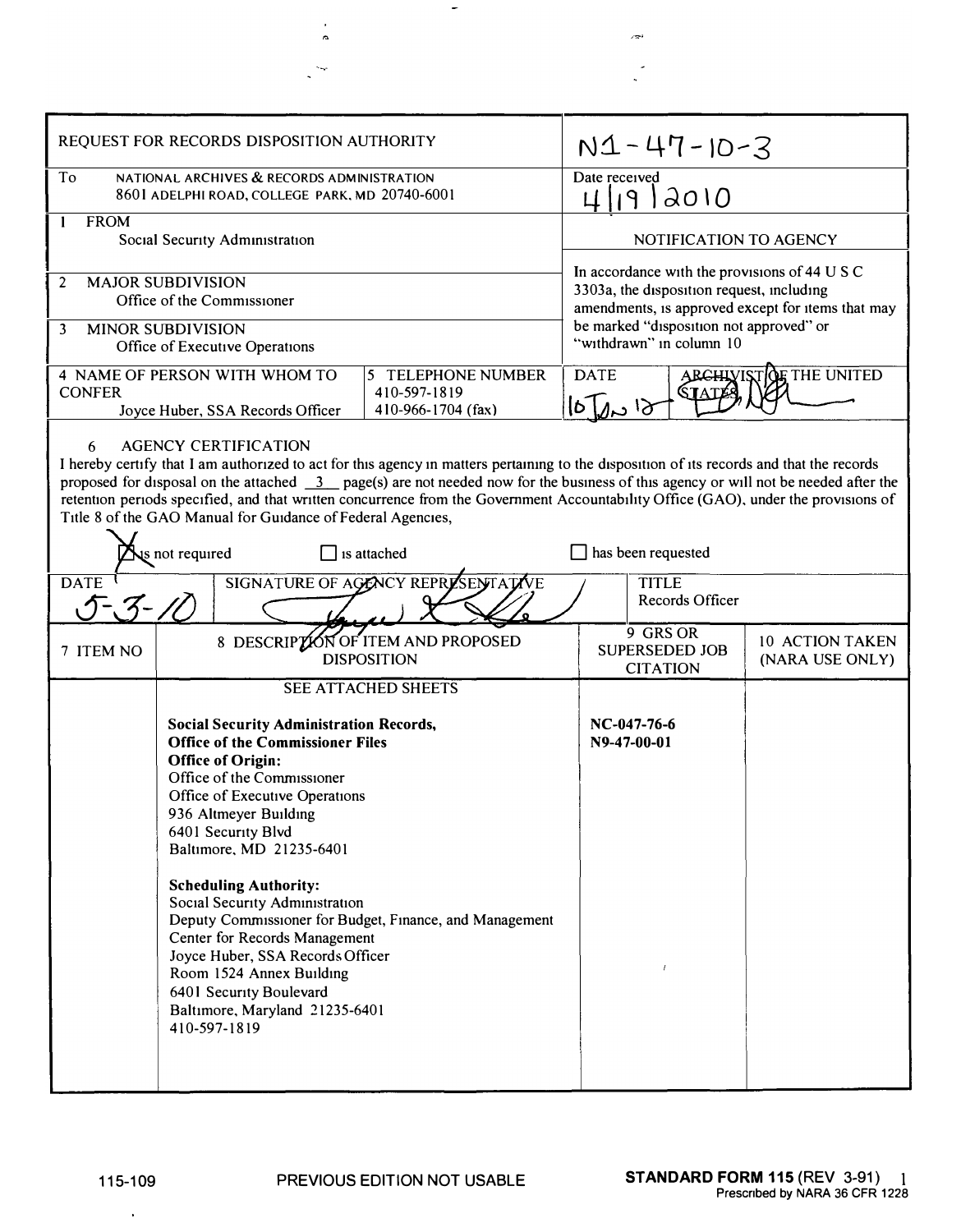#### **Office of the Commissioner Records**

This schedule provides authoritative instructions for the permanent retention of administrative and programmatic records, regardless of media, that are specific to the Office of the Comm1ss10ner These files are mamtamed m the Office of Executive Operations located m the Office of the Commissioner It grants authority for the permanent retention of existing and future Commissioner's Office records

# **A. Decisions in the Office of the Commissioner**

These records consist of official copies of formal decisions made by the Commissioner of Social Security, the Deputy Commissioner of Social Security, the Chief of Staff, the Deputy Chief of Staff, the Executive Secretary or by other executive personnel located m the Office of the Commissioner and acting on the Commissioner's behalf

#### **Disposition: Permanent.**

**Cut off records at the end of the fiscal year. Transfer records to the National Archives annually, 10 years after cutoff.** 

**Pen and Ink Change: 7/13/2021 RLG** 

**Pre-accession individual electronic files to the National Archives 5 years after cutoff. Legally transfer records in an acceptable format (following current CFR guidelines) to the National Archives annually, 10 years after cutoff.** 

## **B. Official Correspondence Files**

These records consist of official copies of all correspondence and associated background materials originating in, or sent to, the Office of the Commissioner (including copies of mcommg documents, comments, drafts, emails, etc ) This correspondence deals with the ongoing administrative and programmatic functions of the agency and can be addressed to, or sent from, sources both internal ( $e \rho$ , Deputy Commissioners, General Counsel, etc ) or external ( e g , Senators, Representatives, Governors, etc ) to the agency

## **Disposition: Permanent.**

**Pen and Ink Change: 7/13/2021 RLG Cut off records at the end of the fiscal year. Transfer records to the National Archives annually, 10 years after cutoff. Pre-accession individual electronic files to the National Archives 5 years after cutoff. Legally transfer records in an acceptable format (following current CFR guidelines) to the National Archives annually, 10 years after cutoff.**